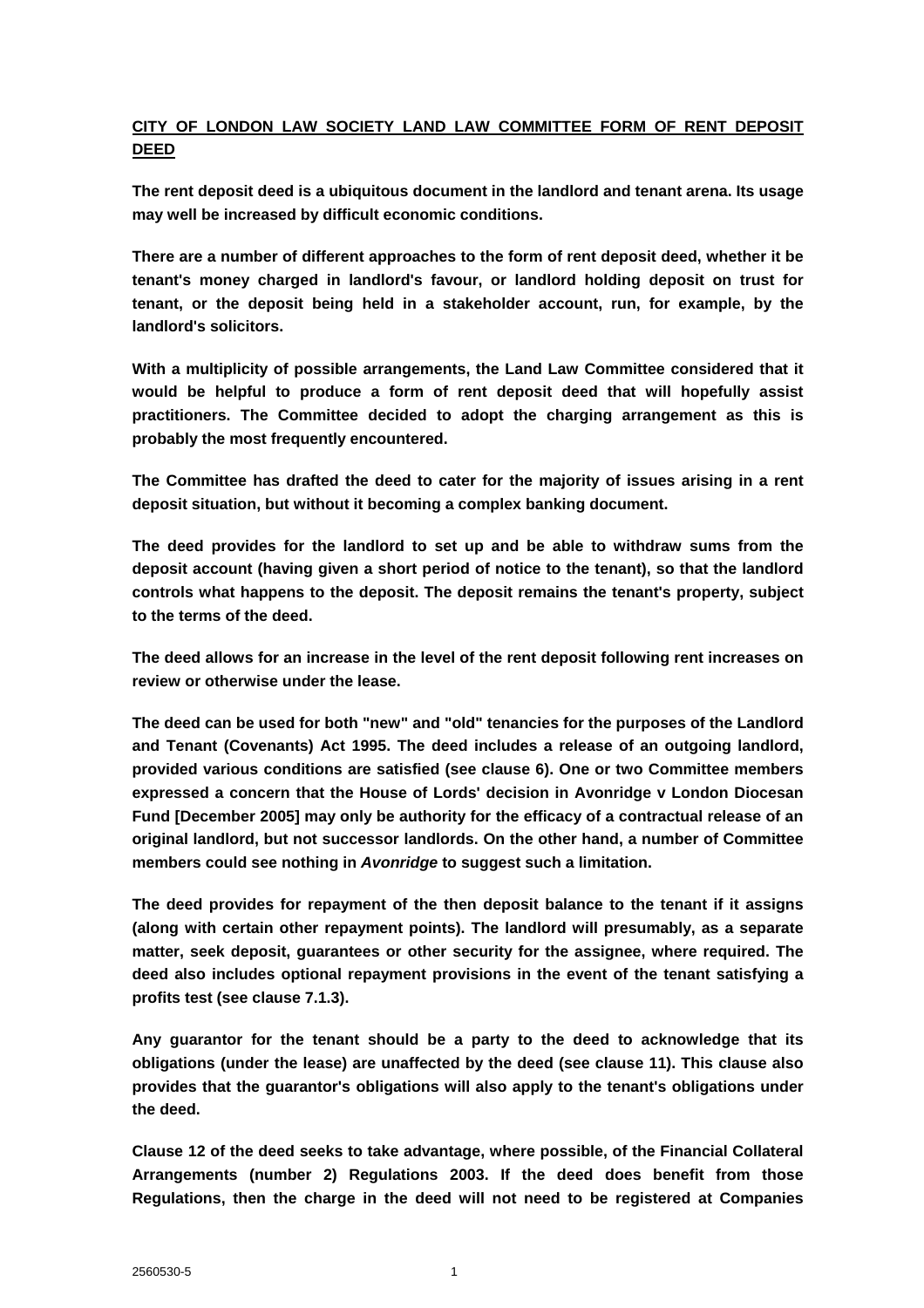**House (assuming the tenant to be a company). However, most firms are cautious and continue to register the charge at Companies House (using form 395), within 21 days after the date of the charge's creation. Do not forget the Slavenburg procedure for foreign tenant companies with a principal place of business in England or Wales, and the different form 395 for limited liability partnerships. The Companies Act 2006 will be making some minor changes to the registration procedures in 2009. There will also be changes to the Slavenburg procedure.** 

**There are governing law and agent for service provisions in case of foreign parties to the deed. Where the tenant or guarantor is foreign, the landlord should consider obtaining a legal opinion (covering, among other matters, the enforceability of the tenant/guarantor's obligations in the deed) from counsel qualified in the law of the jurisdiction in which the tenant/guarantor are incorporated. The CLLS has produced a form of foreign legal opinion, which can be found on the Land Law committee page of the CLLS website, a link to which follows-**

#### **<http://www.citysolicitors.org.uk/Default.aspx?sID=923&lID=0>**

**The notice provision (clause 10) refers to the notice provisions in the lease.** 

**As a matter of good practice, the landlord should liaise with the tenant prior to completion of the deed to ensure the landlord has all it needs to set up and operate the account, including satisfying any requirements of the bank.** 

**Please do let the CLLS know if you have any comments on this deed, or have any other suggestions for future CLLS projects.**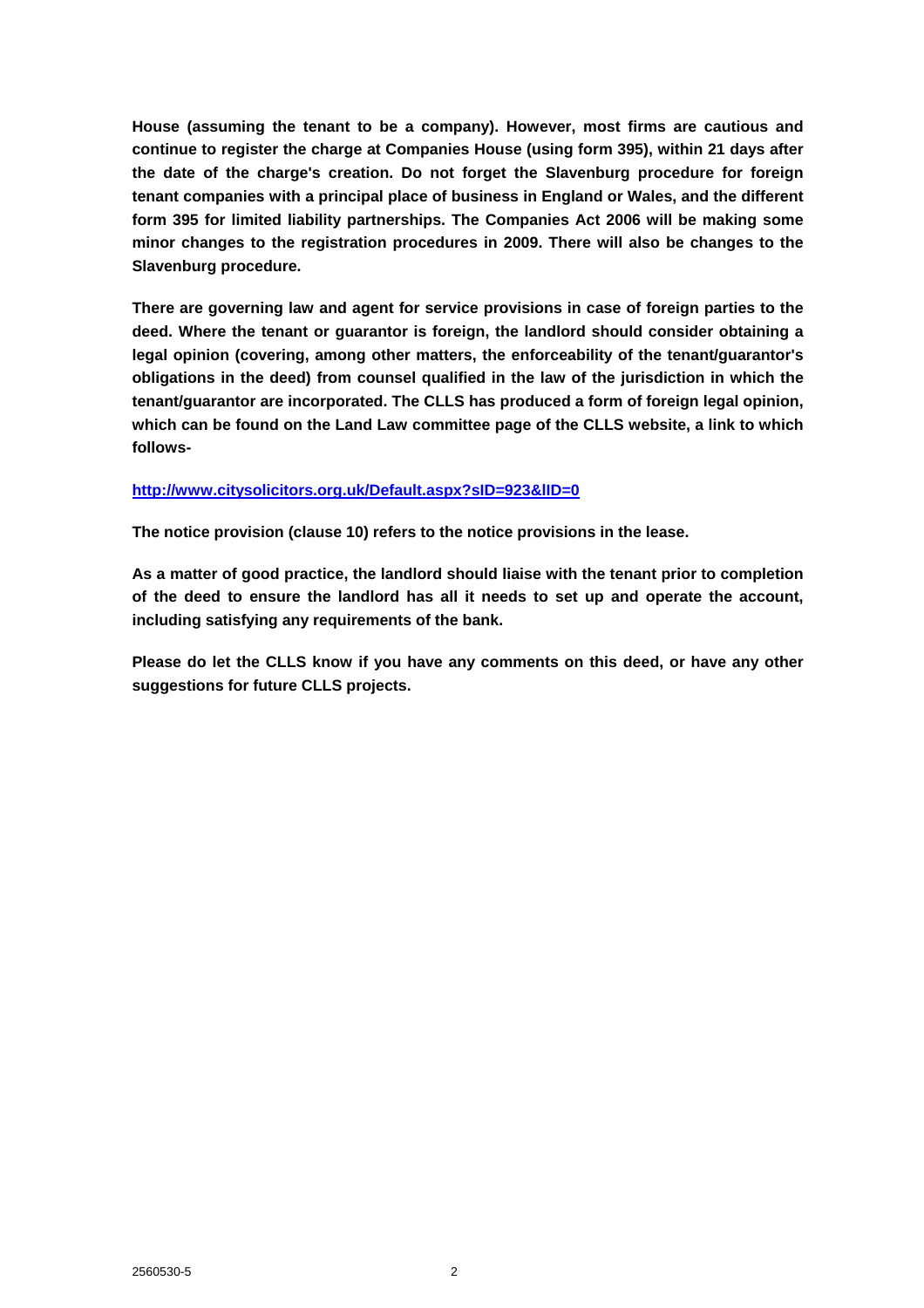**THIS DEED** is made on (date)

### **BETWEEN**:

- (1) **[**(Company No. •)**] [**a Company incorporated under the laws of •**]** whose **[**registered office**][**principal office in the United Kingdom**]** is at • ("the Landlord").
- (2) (Company No. •) whose registered office is at ("the Tenant").
- (3) (Company No. •) whose registered office is at ("the Guarantor").

## **IT IS AGREED** as follows:

### 1. **INTERPRETATION**

- 1.1 In this Deed unless the context otherwise requires:
	- 1.1.1 Words importing the singular include the plural and vice versa and words importing any gender include every gender;
	- 1.1.2 Words importing natural persons include an individual, company, corporation, firm, partnership, unincorporated association or body of persons, and any state, or governmental or local division or agency of a state, or any local governmental authority;
	- 1.1.3 References to clauses are references to the relevant clause in this Deed;
	- 1.1.4 References in this Deed to any legislation include references to that legislation as amended, consolidated or re-enacted or as other legislation modifies its application from time to time and any subordinate legislation made or to be made under that legislation;
	- 1.1.5 An obligation on the Landlord or the Tenant not to do or omit to do anything, includes an obligation not to allow it to be done or omitted to be done by any person under its control;
	- 1.1.6 Where the Landlord or the Tenant covenant to do something, they are to be deemed to fulfil that obligation if they procure that it is done;
	- 1.1.7 Any sum payable by one party to the other is to be exclusive of VAT which, if chargeable, is to be payable in addition;
	- 1.1.8 The words "including" and "in particular" shall be construed as being by way of illustration or emphasis only and shall not limit the generality of the preceding words;
	- 1.1.9 The headings in this Deed are for ease of reference only and are not to be taken into account in the construction or interpretation of any provision of this Deed to which they refer.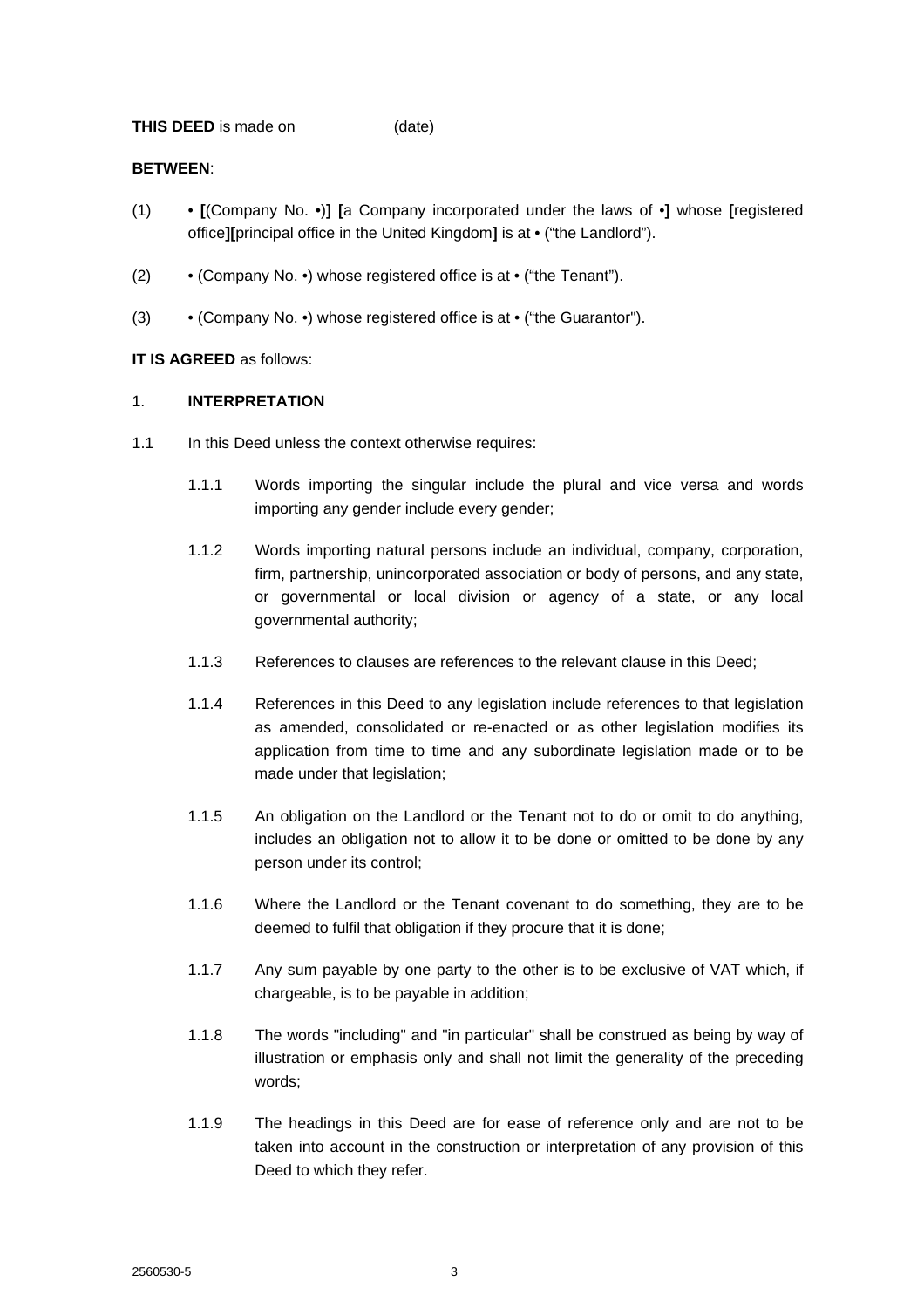1.2 In this Deed, unless the context otherwise requires, the following expressions have the following meanings:

**["Accepted Accounting Principles"** accounting principles, concepts, bases and policies generally adopted and accepted in the United Kingdom for the preparation and presentation of audited financial statements and accounts;**]**

**"Account"** an interest bearing account (to which the Deposit is credited) designated "*[SPECIFY TENANT'S NAME]-* RENT DEPOSIT ACCOUNT FOR *[SPECIFY* ADDRESS*]*" (and includes any new account opened under clause 9 and any renewal, redesignation or renumbering of any relevant account from time to time) with a Clearing bank of the Landlord's choosing from time to time held subject to the respective rights in this Deed of the Landlord and the Tenant;

**"Bank"** the Clearing bank at which the Account is held at any relevant time;

**"Clearing bank"** a bank incorporated under the law of and with its principal place of business in the United Kingdom and which is a "sterling member" of CHAPS Clearing Company Limited;

**"Deposit"** the initial sum of • POUNDS (£ • ) and any further sums deposited pursuant to clause 5;

**"Deposit Balance"** the sum, from time to time, standing to the credit of the Account including any accrued interest;

**"Disposal"** a disposal by the Landlord of the immediate reversion to the Lease;

**"Landlord"** includes all parties from time to time entitled to the immediate reversion to the Lease;

| "Lease" the lease of the Premises dated [ | $\bullet$ |  | 1 [today] and made     |  |
|-------------------------------------------|-----------|--|------------------------|--|
| between the Landlord (1) [the Tenant] [   |           |  | 1 (2) and includes any |  |
| agreement collateral to the Lease;        |           |  |                        |  |

**"Liabilities"** has the meaning in clause 2.8 and "**Liability"** includes any sum forming part of the Liabilities;

**"Premises"** the premises let by the Lease being **[** • **]**;

**"Required Credit Level" [**£ **] [**an amount equal to **[**\_**]** months' principal rent from time to time reserved under the Lease**] [**together with a sum representing VAT at the highest rate expected to be payable during the term of the Lease on that **[**amount/principal rent**]]** (subject to increase under clause 5.2);

**"Tenant"** the party named as the Tenant in this Deed;

**"VAT"** value added tax and any other tax of a similar nature;

**"Working Day"** any day from Monday to Friday (inclusive), which is not Christmas Day, Good Friday or a statutory Bank Holiday.

1.3 This Deed is collateral to the Lease.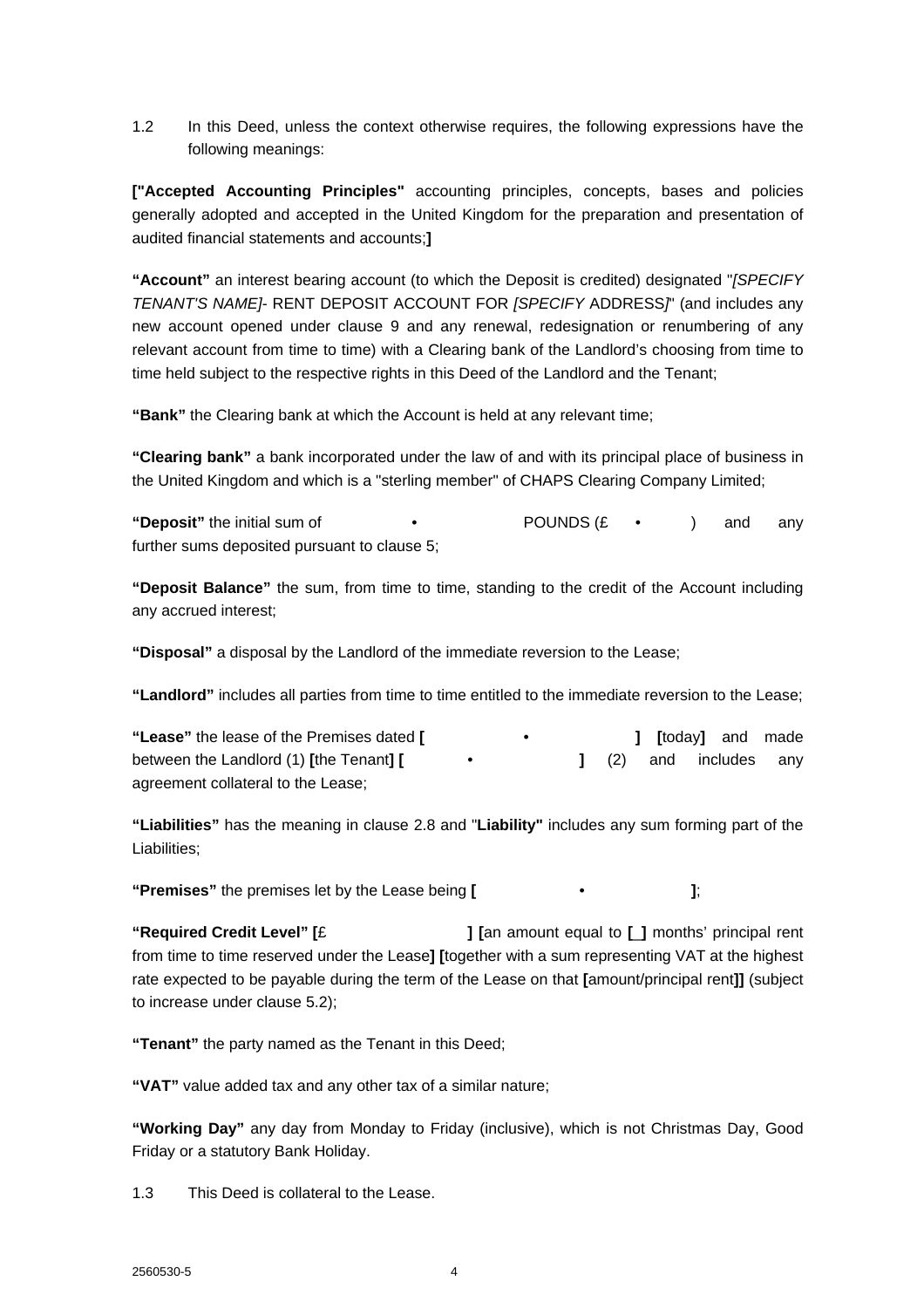## 2. **DEPOSIT**

- 2.1 The **[**Tenant's solicitors have**] [**the Tenant has**]** paid the Deposit to the Landlord of which the Landlord acknowledges receipt.
- 2.2 The Landlord shall credit the Deposit to the Account **[**to be**]** opened by the Landlord and to be operated by the Landlord in accordance with this Deed.
- 2.3 The Deposit Balance is the property of the Tenant subject to the terms of this Deed.
- 2.4 The Tenant irrevocably authorises the Landlord to:
	- 2.4.1 sign such instruments, execute such documents and do such things as the Landlord may require:
		- 2.4.1.1 to open, maintain, perfect, operate, transfer or close the Account; and
		- 2.4.1.2 to perfect the security constituted by this Deed; and
	- 2.4.2 make appropriate withdrawals from the Account to meet Liabilities, from time to time, up to the extent of the Deposit Balance;

in accordance with the terms of this Deed.

- 2.5 The Tenant shall (upon request in writing by the Landlord) sign or execute such documents and provide all assistance necessary to enable any Account to be set up and operated by the Landlord and to perfect the security constituted by this Deed.
- 2.6 To secure performance of the obligations of the Tenant under this Deed and to supplement the powers conferred on the Landlord by this Deed, the Tenant irrevocably appoints the Landlord to be the attorney of the Tenant in the name of the Tenant, to do anything in relation to the Account or the money from time to time standing to its credit or the security constituted by this Deed, which the Tenant is or may be required to do under the terms of this Deed.
- 2.7 The Landlord shall at intervals of not less than six months following the date of this Deed account to the Tenant for an amount equal to the interest (less tax where requisite) then accrued to the Account, save and to the extent:
	- 2.7.1 there are at the time of account outstanding Liabilities, whether or not quantified; or
	- 2.7.2 that would cause the Deposit Balance to fall short of the Required Credit Level; or
	- 2.7.3 such interest is set off against any deficit in the Required Credit Level under clause 5.2.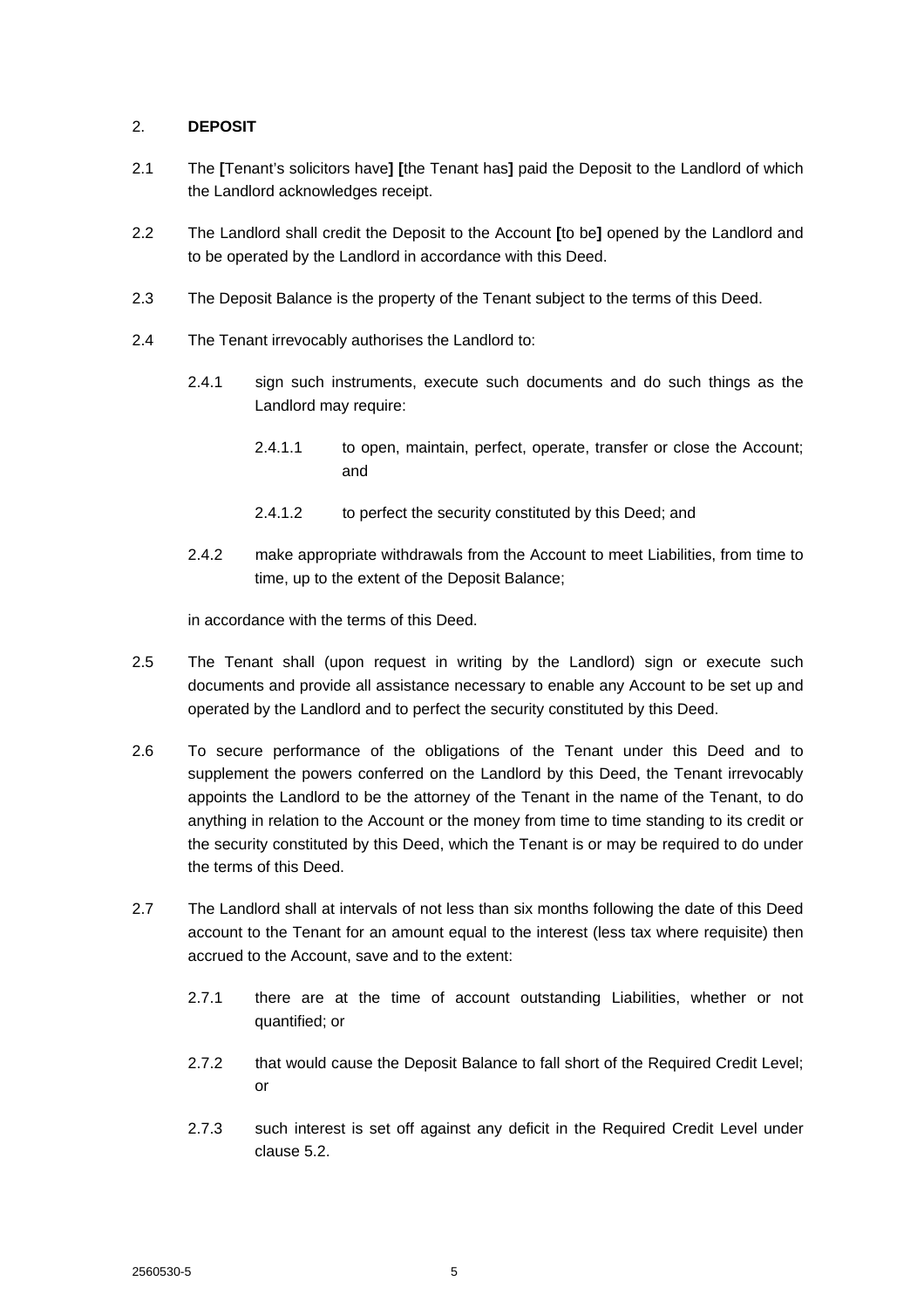- 2.8 Liabilities are all sums required to discharge all obligations and liabilities from time to time due to the Landlord under the Lease or this Deed, and to compensate for all losses from time to time of the Landlord arising in consequence of the forfeiture or disclaimer of the Lease, and include:
	- 2.8.1 rent, service charges, insurance premiums or other contribution to the cost of insurance of the Premises, outgoings, interest, and other payments payable to or recoverable by the Landlord under the Lease, whether or not reserved by way of rent, and whether or not formally demanded;
	- 2.8.2 claims, demands, damages, losses, costs and expenses arising out of or incidental to:
		- 2.8.2.1 a breach by the Tenant of the covenants and conditions in the Lease, or of obligations in this Deed; or
		- 2.8.2.2 enforcement of the obligations of the Tenant under the Lease or this Deed;
	- 2.8.3 loss of rent or mesne profits arising in consequence of the forfeiture or disclaimer of the Lease; and
	- 2.8.4 VAT, if chargeable, in respect of Liabilities.

## 3. **CHARGE**

- 3.1 The Tenant, with full title guarantee, charges its interest in the Account and in the Deposit Balance (and the Tenant's right to the return of monies representing the Deposit Balance in accordance with this Deed) in favour of the Landlord as security for the payment to the Landlord of the Liabilities.
- 3.2 The Tenant warrants that the Deposit is free from any charge, encumbrance or other security interest in favour of any third party and the Tenant shall not assign or otherwise dispose to any person whatsoever the benefit of any of the Tenant's rights under this Deed or the Tenant's interest in, nor create any further charge, encumbrance or other security interest over, the whole or any part of the Deposit Balance or the Account.
- 3.3 This Deed operates as a continuing security even if an intermediate payment of Liabilities is made.
- 3.4 The rights of the Landlord under this Deed:
	- 3.4.1 are in addition to, and do not prejudice, any contractual or other right whether under the Lease or otherwise or any other security which is available to the Landlord now or in the future; and
	- 3.4.2 are to remain in effect even in case of invalidity of any other right, remedy or security, or the Landlord releasing, varying or abstaining from perfecting or enforcing any of them.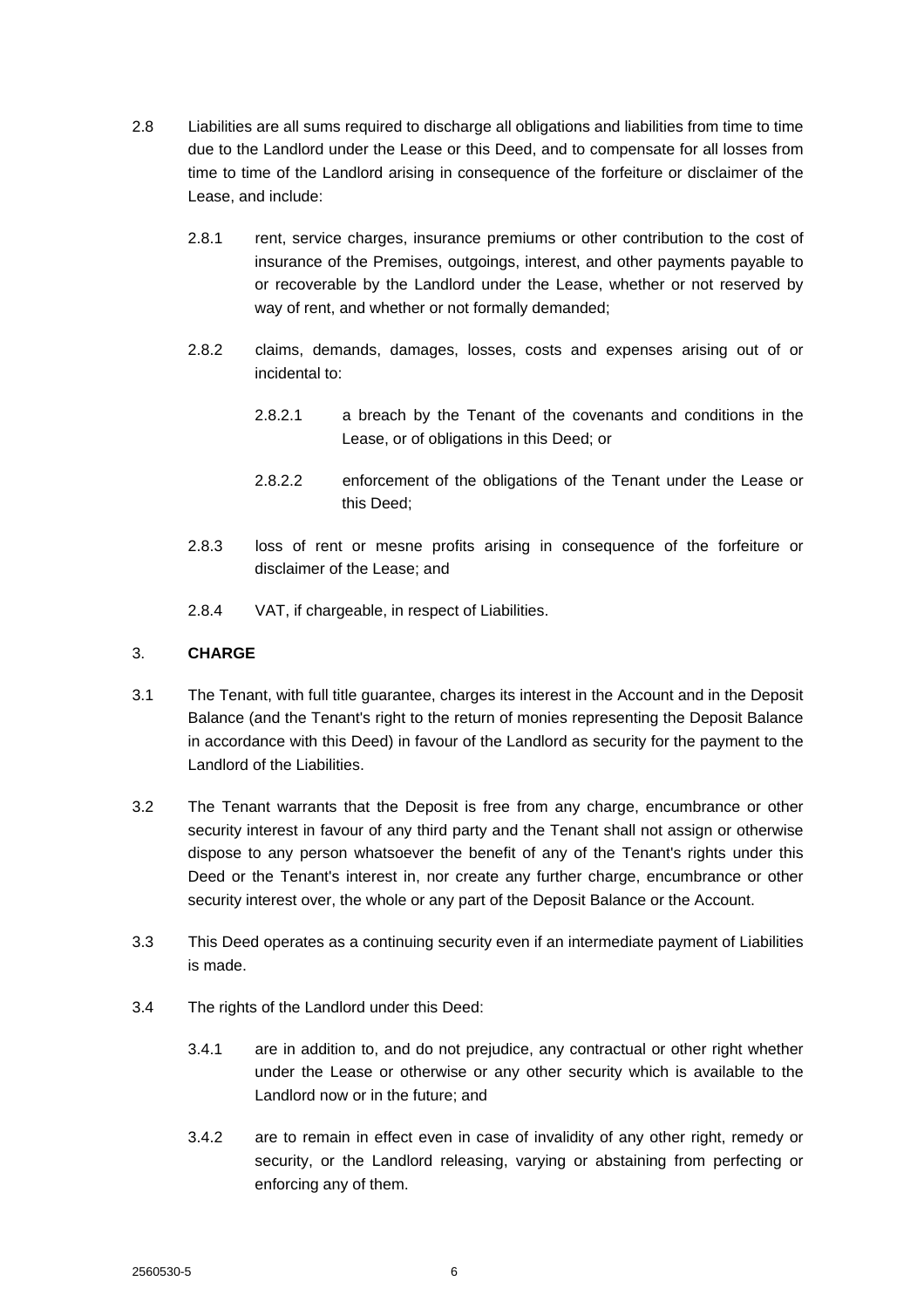## 4. **WITHDRAWALS**

The Landlord may at any time make withdrawals from the Account of sums sufficient to discharge any Liability if:

- 4.1 the Landlord has previously given to the Tenant not less than five Working Days' notice in writing of its intention to make a withdrawal from the Account and the notice has specified the amount to be withdrawn and the relevant Liability; and
- 4.2 the Tenant has not discharged the relevant Liability to the Landlord's satisfaction before the expiration of the notice.

## 5. **REPLENISHMENT OF THE ACCOUNT**

- 5.1 The Tenant must maintain the Deposit Balance at the Required Credit Level.
- 5.2 The Tenant must replenish or supplement the Account by paying to the Landlord the amount of any deficit in maintaining the Deposit Balance at the Required Credit Level within ten Working Days of a written demand made to the Tenant by the Landlord in any of the following events:
	- 5.2.1 withdrawals made in accordance with this Deed to meet Liabilities; **[**and**]**

5.2.2

**[** an increase in the Required Credit Level consequential on the review or other adjustment of the principal rent reserved under the Lease;**] [**and**]**

5.2.3

**[** an increase in the Required Credit Level consequential on any increase in the rate of VAT;**] [**and**]**

5.2.4

**[** an increase in the Required Credit Level consequential on the Landlord exercising the option to tax for VAT purposes after the date of this Deed in respect of the Premises or the property of which the Premises form part;**]**

but the deficit may be reduced (or eliminated) by setting off such interest as may at the time have accrued to the Account.

5.3 If the Landlord has received from the Tenant a payment under clause 5.2, the Landlord shall credit to the Account an amount equivalent to such payment.

# 6. **TRANSFER OF REVERSION**

Following a Disposal, the Tenant agrees with the transferring Landlord that if the transferring Landlord shall: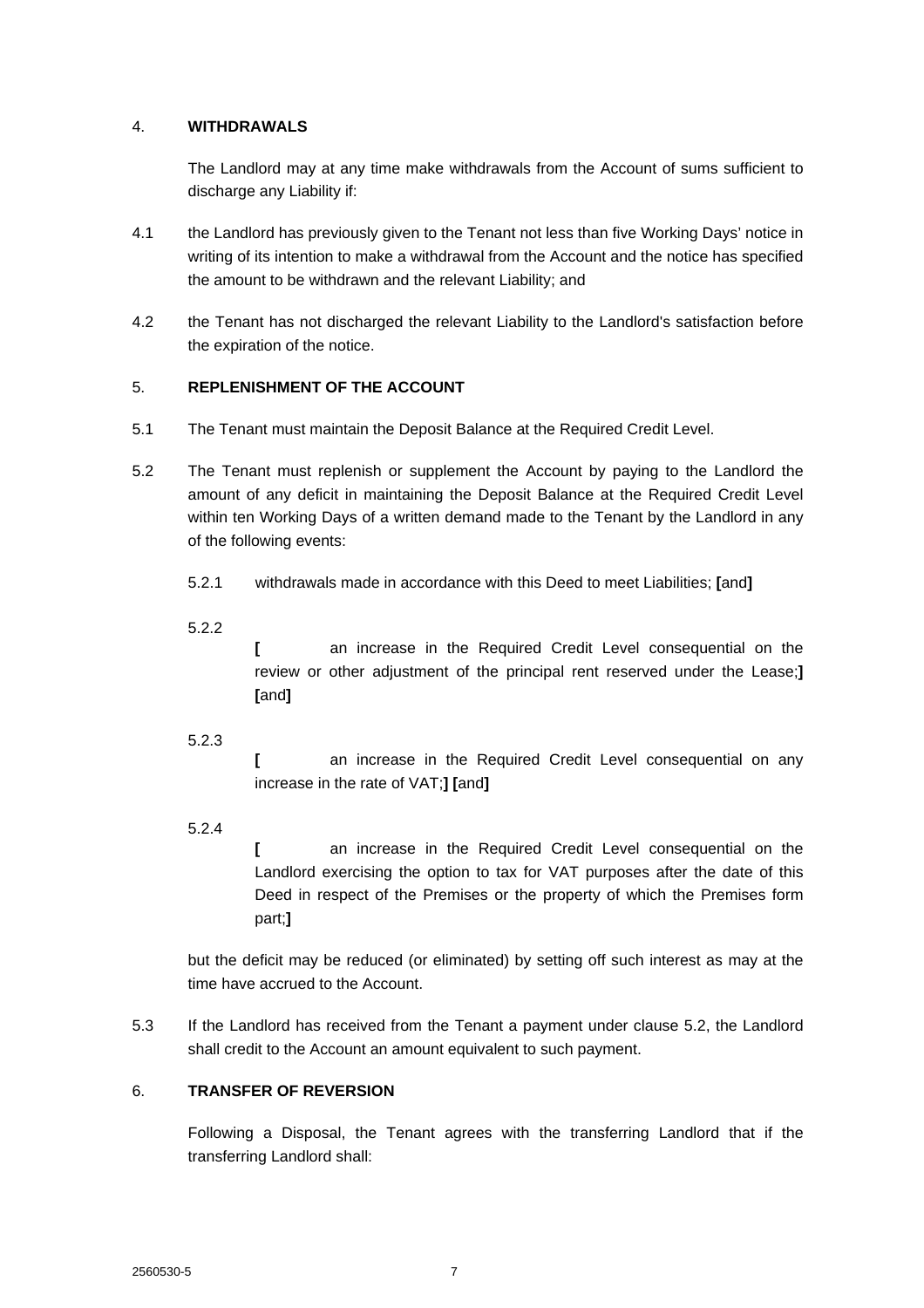- 6.1 assign the benefit of this Deed to its successor in title to the immediate reversion to the Lease; and
- 6.2 obtain from its successor a covenant with the Tenant to observe and perform all the obligations of the Landlord under this Deed;

then from the later of the date of the assignment and the date of such covenant:

- (i) the transferring Landlord is released from future liability to the Tenant for the observance and performance of such obligations;
- (ii) the transferring Landlord shall account to the Tenant for interest (less tax where requisite) standing to the credit of the Account at the time of the Disposal, unless and to the extent that there is a deficit in maintaining the Deposit Balance at the Required Credit Level at that time;
- (iii) if there is no deficit, or the deficit is made good by the time of the Disposal, the Tenant shall cease to be liable to the transferring Landlord under this Deed; and
- (iv) the Tenant shall be liable to the transferring Landlord's successor to observe and perform all the Tenant's obligations under this Deed and shall enter into any covenant to that effect and any replacement rent deposit deed in the same terms as this Deed if and when required by the successor.

## 7. **REPAYMENT OF DEPOSIT BALANCE**

- 7.1 Subject to clauses 7.2- 7.4 (inclusive), the Landlord shall repay the Deposit Balance (except such part or the whole as is required to meet Liabilities) to the Tenant within ten Working Days after the first to occur of the following:
	- 7.1.1 the date of expiration or sooner termination of the term granted by the Lease **[**as continued by statute**]**; **[**and**]**
	- 7.1.2 the date of registration with the Landlord of the assignment by the Tenant of the Lease which assignment is authorised by the Lease (but excluding an assignment by operation of law) and where applicable such later date of registration of the assignment at Land Registry; **[**and
	- 7.1.3 the date on which there is produced to the Landlord final audited unqualified accounts (or if qualified, qualified in accordance with Accepted Accounting Principles) for the Tenant for **[**three**]** consecutive accounting years (the last ending on a date not more than **[**12**]** months before the date on which such accounts are produced) showing for each such year annual pre-tax net profits (calculated in accordance with Accepted Accounting Principles) exceeding **[**£**[…….]/**three times the principal rent **[**plus VAT**]** from time to time reserved under the Lease**]]**.
- 7.2 If there is an unascertained or unquantified claim for Liabilities at the relevant date specified in clause 7.1, the Landlord shall not be obliged to repay the Deposit Balance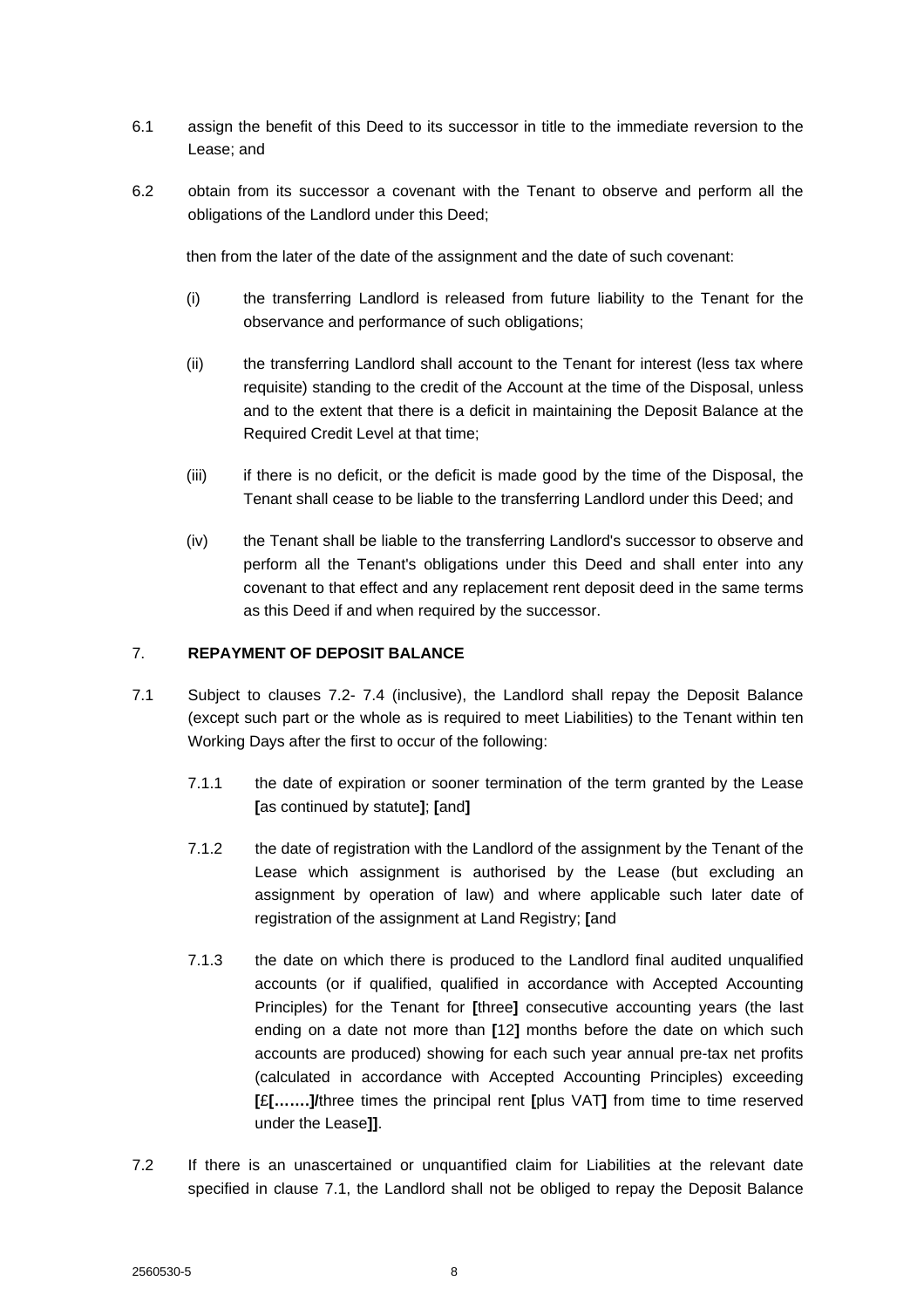under clause 7.1 until the date **[**nine**]** months after that date, or, if earlier, when the claim is ascertained or quantified.

- 7.3 If the Lease is forfeited or disclaimed, the Landlord shall not be obliged to repay the Deposit Balance under clause 7.1 until the date the principal rent under a new lease of the Premises becomes fully payable.
- 7.4 If clauses 7.2 and 7.3 both apply, the Landlord shall not be obliged to repay the Deposit Balance under clause 7.1 until the later of the dates under those clauses.

## 8. **RELATIONSHIP TO LIABILITY UNDER THE LEASE**

- 8.1 A breach of obligation in this Deed is to be treated as a breach of obligation under the Lease, and, in the case of a breach by the Tenant, entitles the Landlord to exercise its rights of re-entry under the Lease.
- 8.2 A sum not paid by the Tenant when it is due under this Deed may be treated by the Landlord as if it were rent in arrear under the Lease and be recoverable accordingly.
- 8.3 The rights of the Landlord under this Deed are additional to those in the Lease, and the liability of the Tenant under the Lease is not limited to the amount of the Deposit.

## 9. **CHANGES OF THE BANK**

The Landlord may transfer the Deposit Balance into another Account at the same or another Bank for retention on the terms of this Deed and the Landlord agrees to notify the Tenant within fifteen Working Days after doing so with details of the new Account, and, if applicable, of the new Bank.

### 10. **NOTICES**

The provisions as to notices contained in the Lease shall apply to any notice or notification given or made under this Deed.

### 11. **GUARANTOR**

The Guarantor acknowledges to the Landlord that the Guarantor's obligations contained in the Lease and any rights the Landlord may have in that regard are unaffected by this Deed and shall continue in full force and effect and shall also apply to the Tenant's obligations in this Deed.

### 12. **SECURITY FINANCIAL COLLATERAL ARRANGEMENT**

To the extent that any part of the Deposit constitutes "financial collateral" and that this Deed (including the obligations of the Tenant) constitutes a "security financial collateral arrangement" in each case as defined in and for the purposes of the Financial Collateral Arrangements (number 2) Regulations 2003 (the "Regulations"), the Landlord shall have the right to appropriate all or any part of such financial collateral in or towards discharge of the Liabilities. For this purpose, the value of such financial collateral so appropriated shall be the amount of the Deposit Balance, together with any accrued but unposted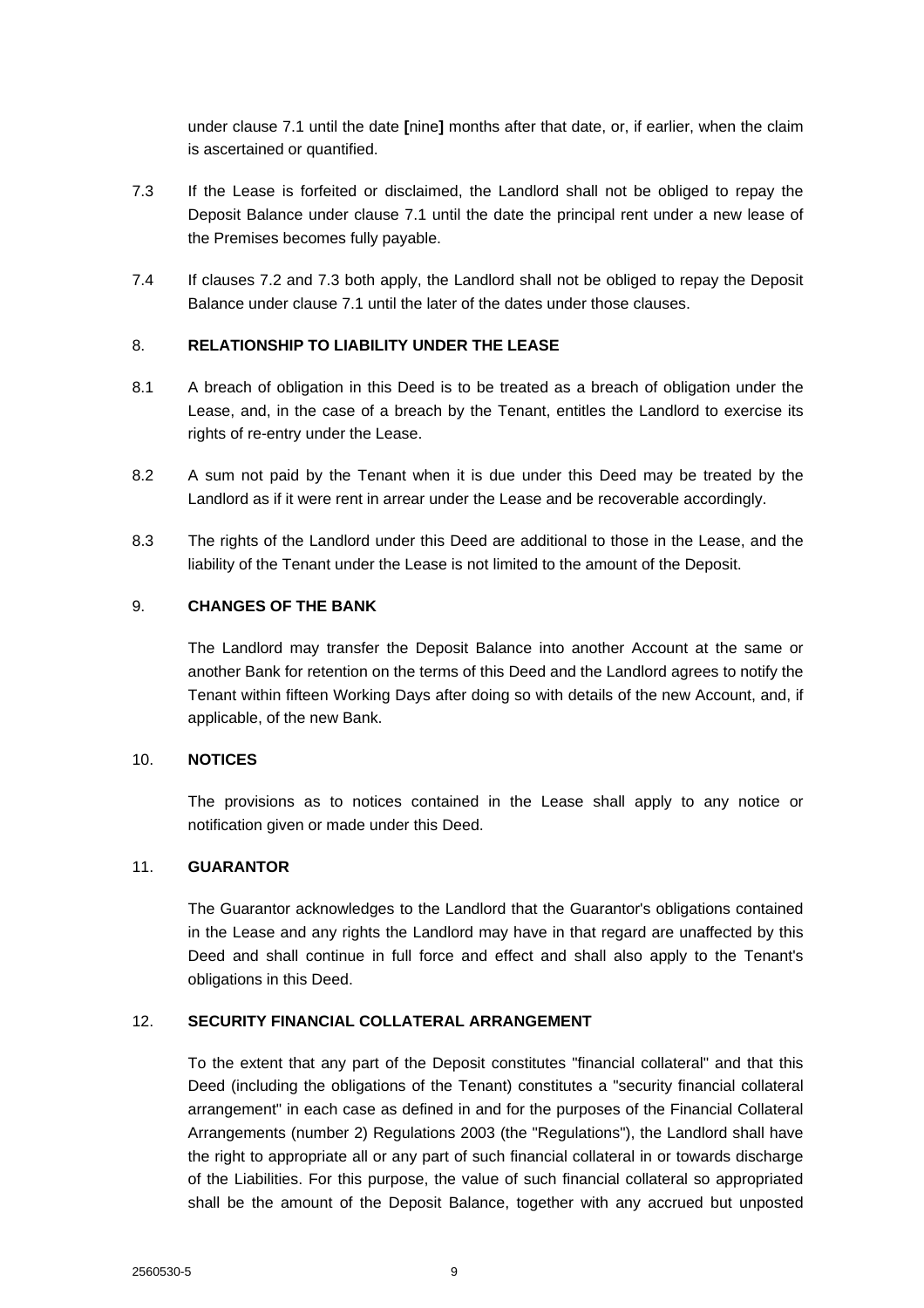interest, at the time the right of appropriation is exercised and the method of valuation provided for in this Deed shall constitute a commercially reasonable method of valuation for the purposes of the Regulations.

## 13. **CONTRACTS (RIGHTS OF THIRD PARTIES) ACT 1999**

A person who is not a party to this Deed has no right under the Contracts (Rights of Third Parties) Act 1999 to enforce any term of this Deed, but this does not affect any right or remedy of any person which exists or is available apart from that Act.

# 14. **SET-OFF**

All sums payable by the Tenant under this Deed are payable without deduction, set-off or counterclaim.

## 15. **INVALIDITY OF CERTAIN PROVISIONS**

If any term of this Deed or the application of such term to any person or circumstance shall be to any extent invalid or unenforceable, the same shall be severable and the remainder of this Deed or the application of such term to persons or circumstances other than those as to which it is held invalid or unenforceable, shall not be affected by such invalidity or unenforceability and each term and provision of this Deed shall be valid and be enforced to the fullest extent permitted by law.

### 16. **GOVERNING LAW**

- 16.1 The validity, construction and performance of this Deed (and any claim, dispute or matter arising under or in connection with it or its enforceability) shall be governed by and construed in accordance with the law of England and Wales.
- 16.2 Each party to this Deed irrevocably agrees to submit to the exclusive jurisdiction of the courts of England and Wales over any claim, dispute or matter arising under or in connection with this Deed or its enforceability or the legal relationships established by this Deed.
- 16.3 Each such party irrevocably waives any objection which it may have now or hereafter to proceedings being brought in the courts of England and Wales and any claim that proceedings have been brought in an inconvenient forum. Each such party further irrevocably agrees that a judgment in any proceedings brought in the courts of England and Wales will be conclusive and binding upon each such party and may be enforced in the courts of any other jurisdiction.
- 16.4 **[[**Party 2**]** irrevocably appoints **[***name***]** of **[***address***] [***fax number***]** as its agent to receive on its behalf in England and Wales service of any proceedings or notices arising out of or in connection with this Deed or its enforceability or the legal relationships established by this Deed. Such service shall be deemed completed on delivery to such agent (whether or not it is forwarded to and received by **[**Party 2**]**). If for any reason such agent ceases to be able to act as agent or no longer has an address in England and Wales, **[**Party 2**]** shall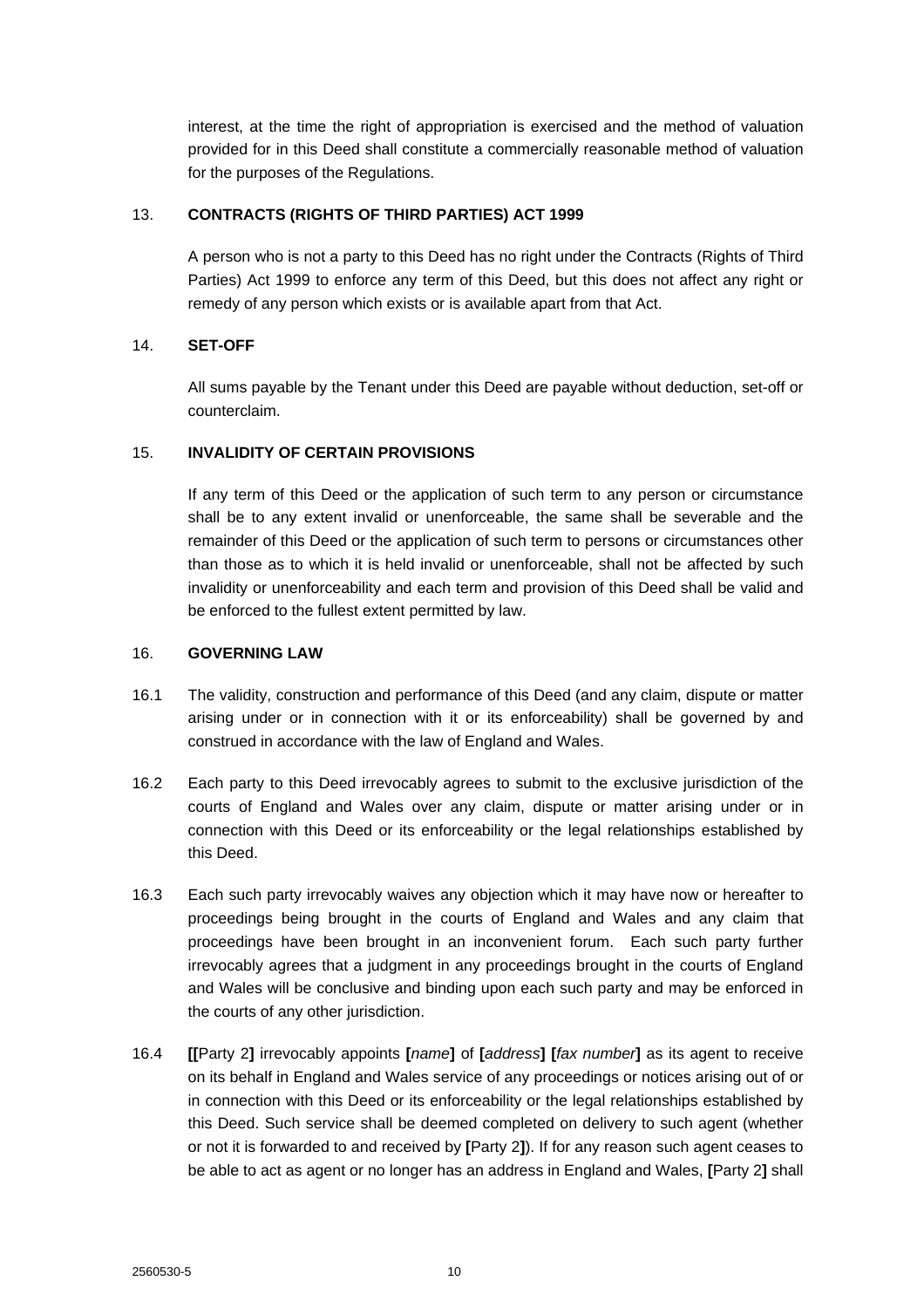immediately appoint a substitute acceptable to the Landlord and deliver to the Landlord the new agent's name, address **[**and fax number**]].**

**DELIVERED** as a deed on the date of this Deed.